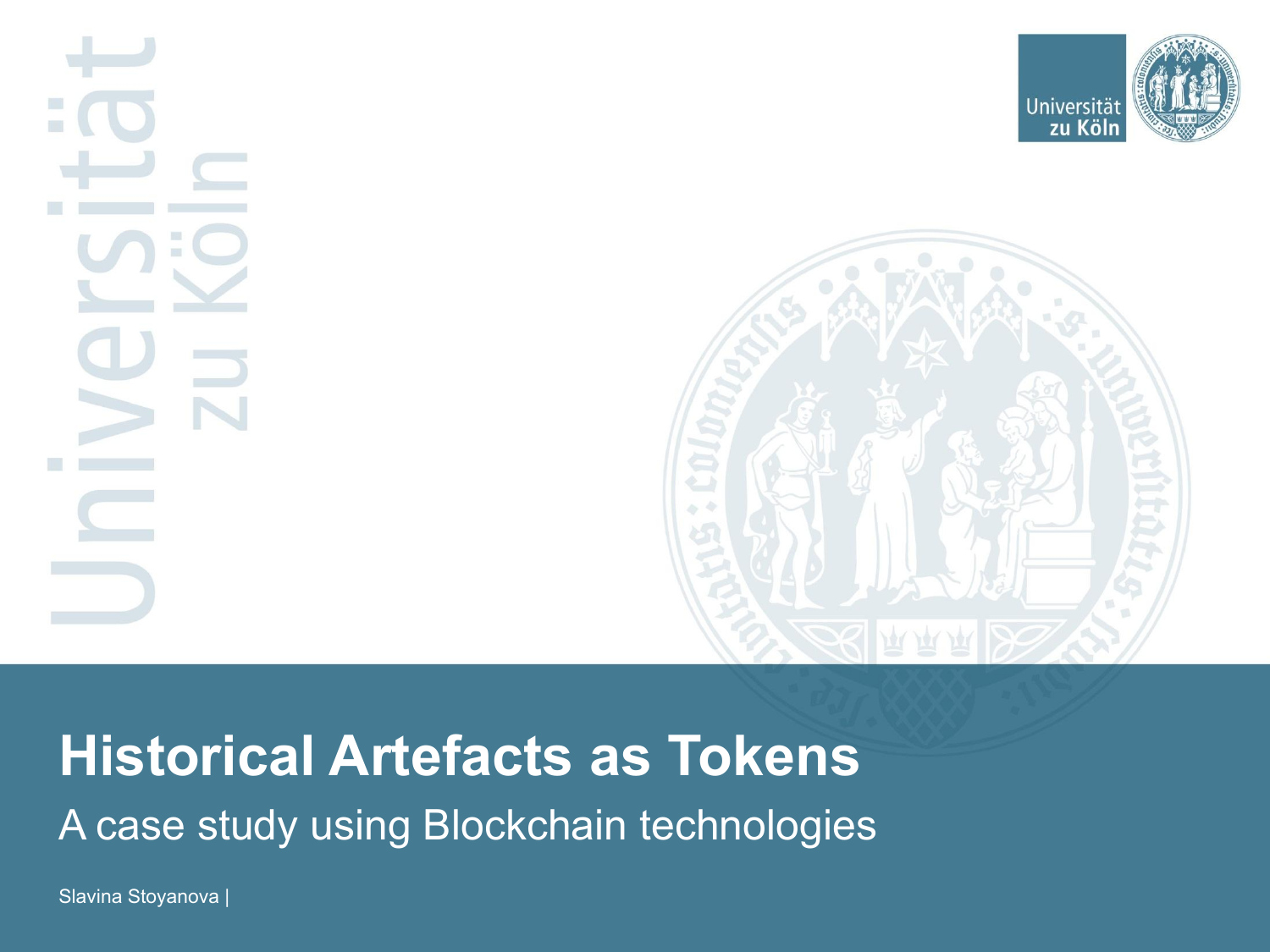## **Agenda**

- **Potential use cases**
- **Tokens** 
	- Tokens in Digital Cultural Heritage
	- Tokens in Blockchain technologies
		- Smart Contracts
- The restitution committee case study
- Discussion
	- Documenting provenance within smart contracts
	- Physical vs. Digital Artefacts

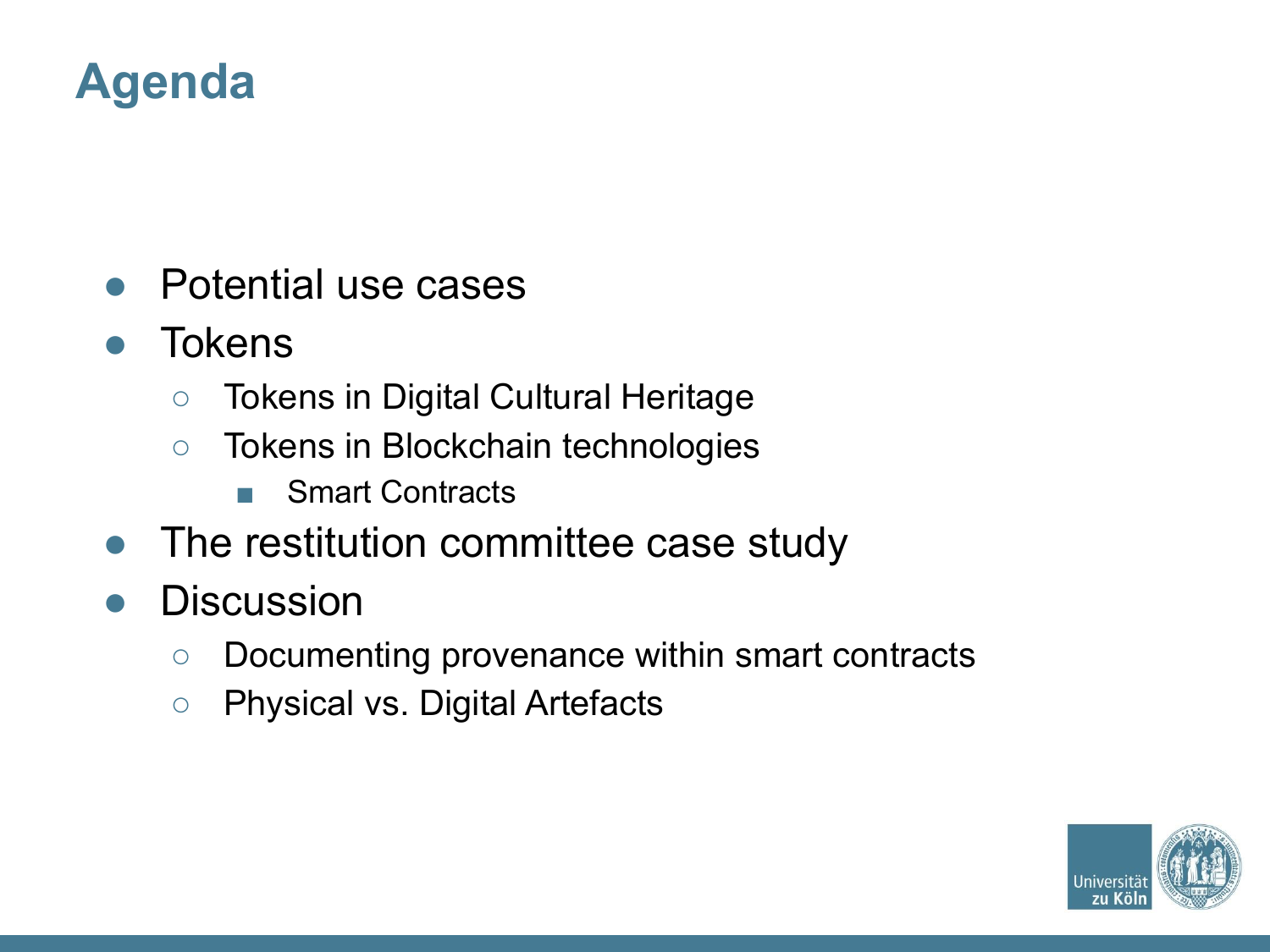## **Can blockchain technologies aid us in…**

• ... the creation of a chronological and immutable provenance of knowledge / chain of provenance?

• ... the documentation of a chronological and immutable information ledger, storing snapshots of interpretations of reality?

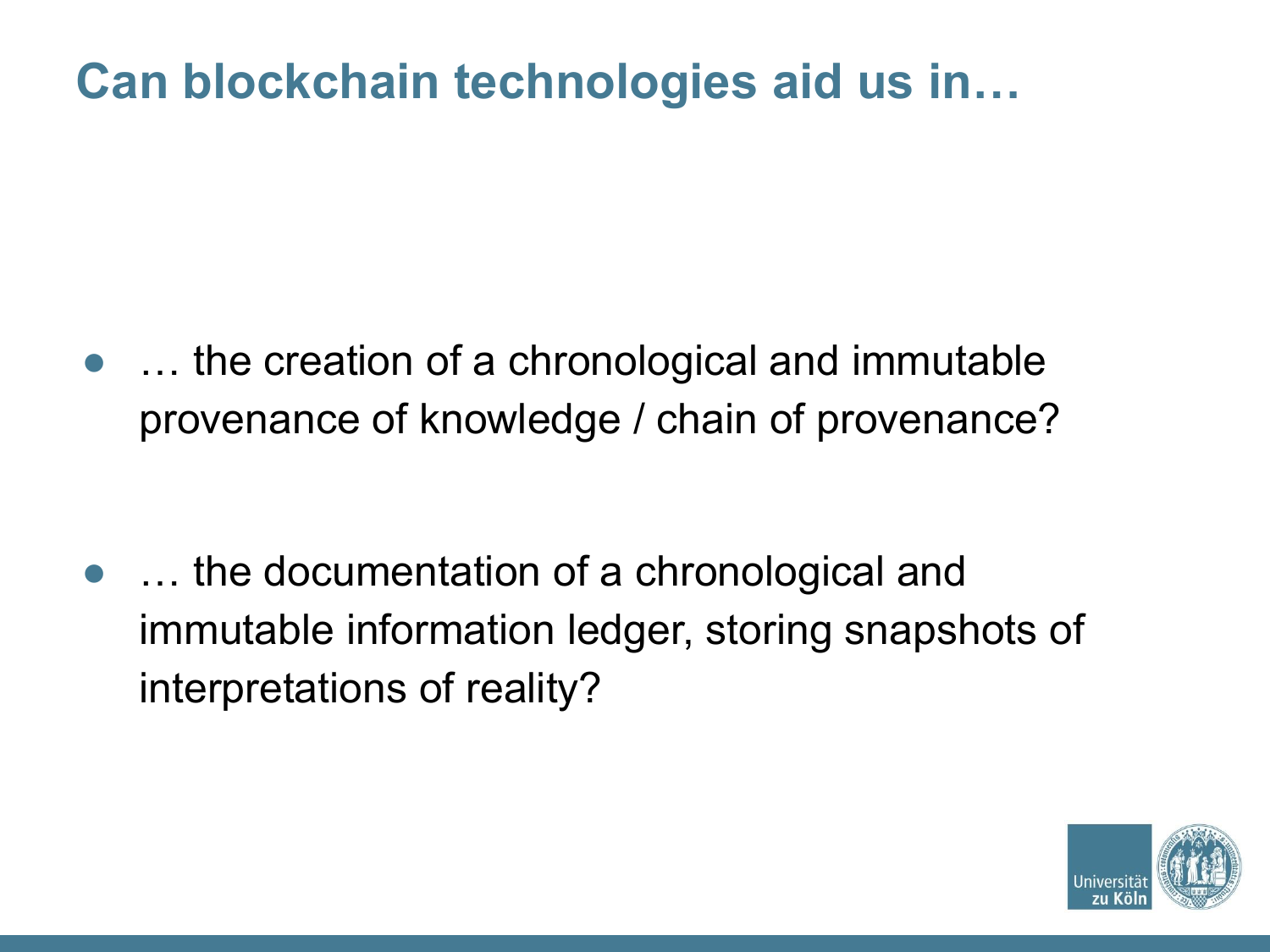# **Tokens in Digital Cultural Heritage**

- *Information System collecting, storing and processing of data*
- *● Historical Information System "...historical data processing must keep the source asclosely to the original as possible" (Thaller 2017i [1993], 261)*
	- Can there be uninterpreted items within information systems?
	- Tokens in their interpretative context considering the contextual frame of the information presented

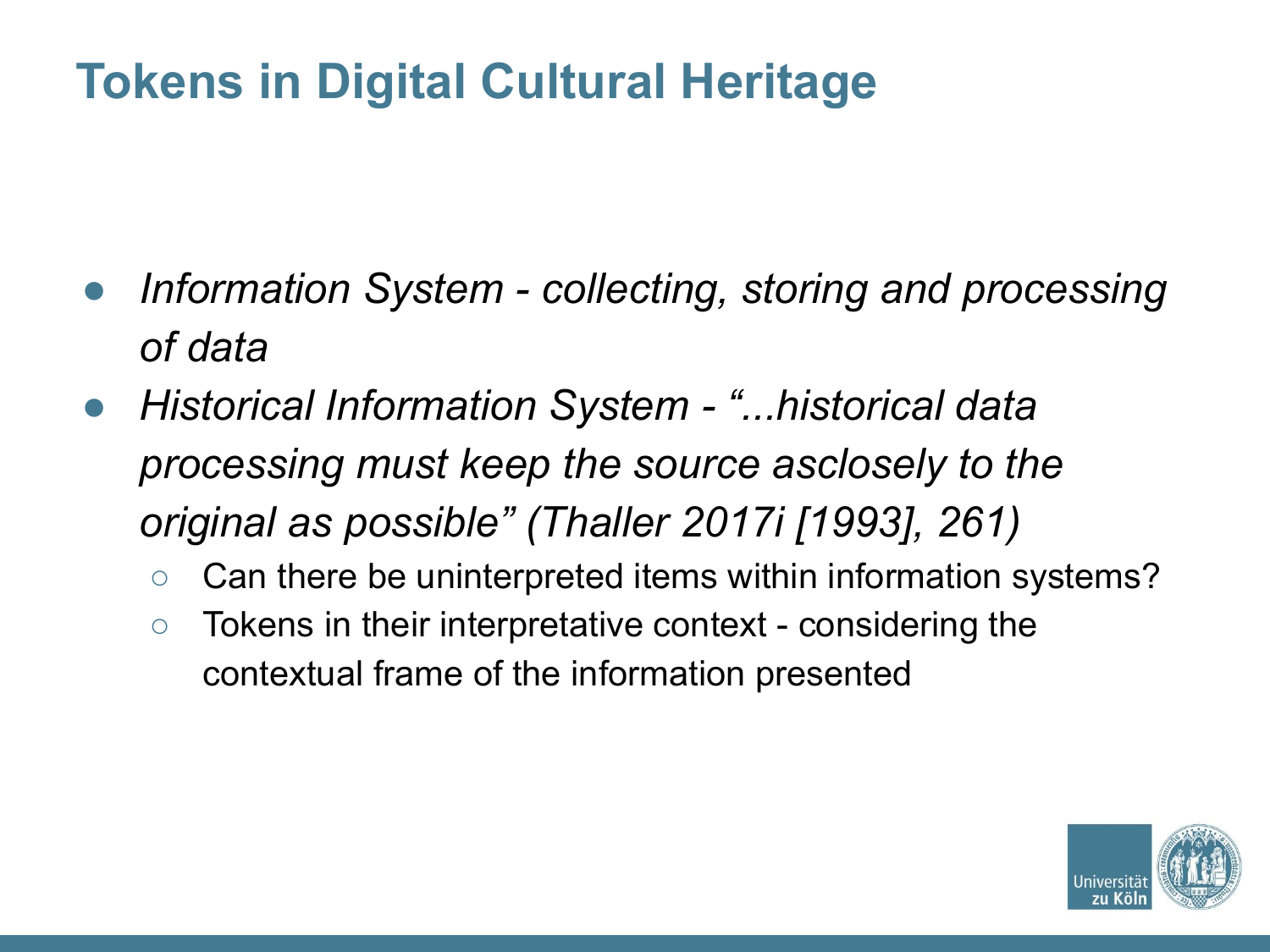## **Blockchain technologies**

- Type of *distributed information systems* requiring a consensus to execute tasks - *create new data*
- Currently many consensus mechanisms
- Provide immutable and historical recording of events within *a blockchain*



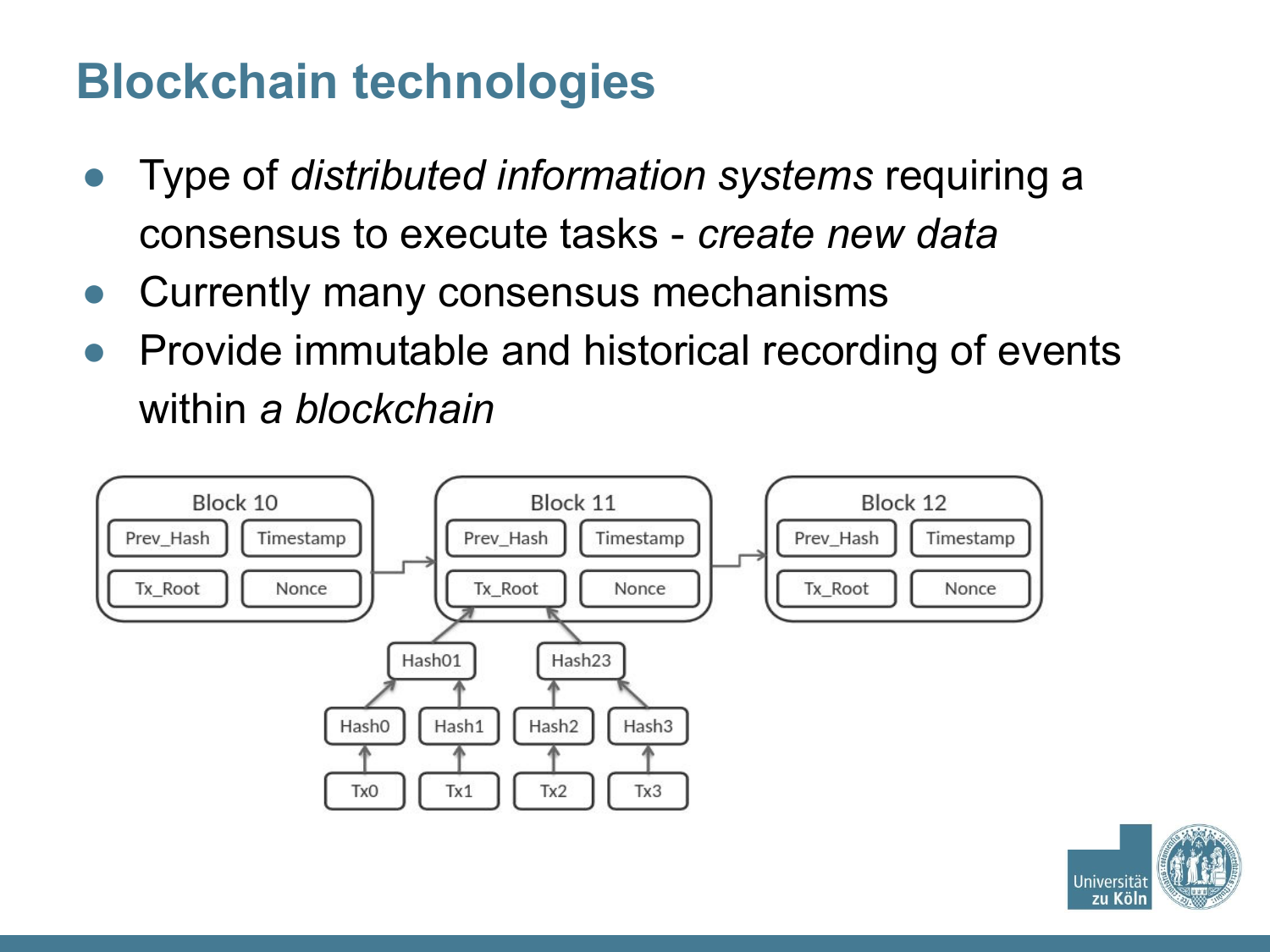# **Tokens in Blockchain technologies**

- Are used as a means to exchange digital Value
- **Fungible tokens** 
	- Value exchange 1 to 1
- Non-fungible tokens
	- Each token is unique, no 1 to 1 exchange
	- Currently used for digital art, but use cases are growing
- Implemented via *Smart Contracts*
	- Self executable programs once the engaging parties agree to the terms described within the program
	- *○ Agreeing on a new state of truth*

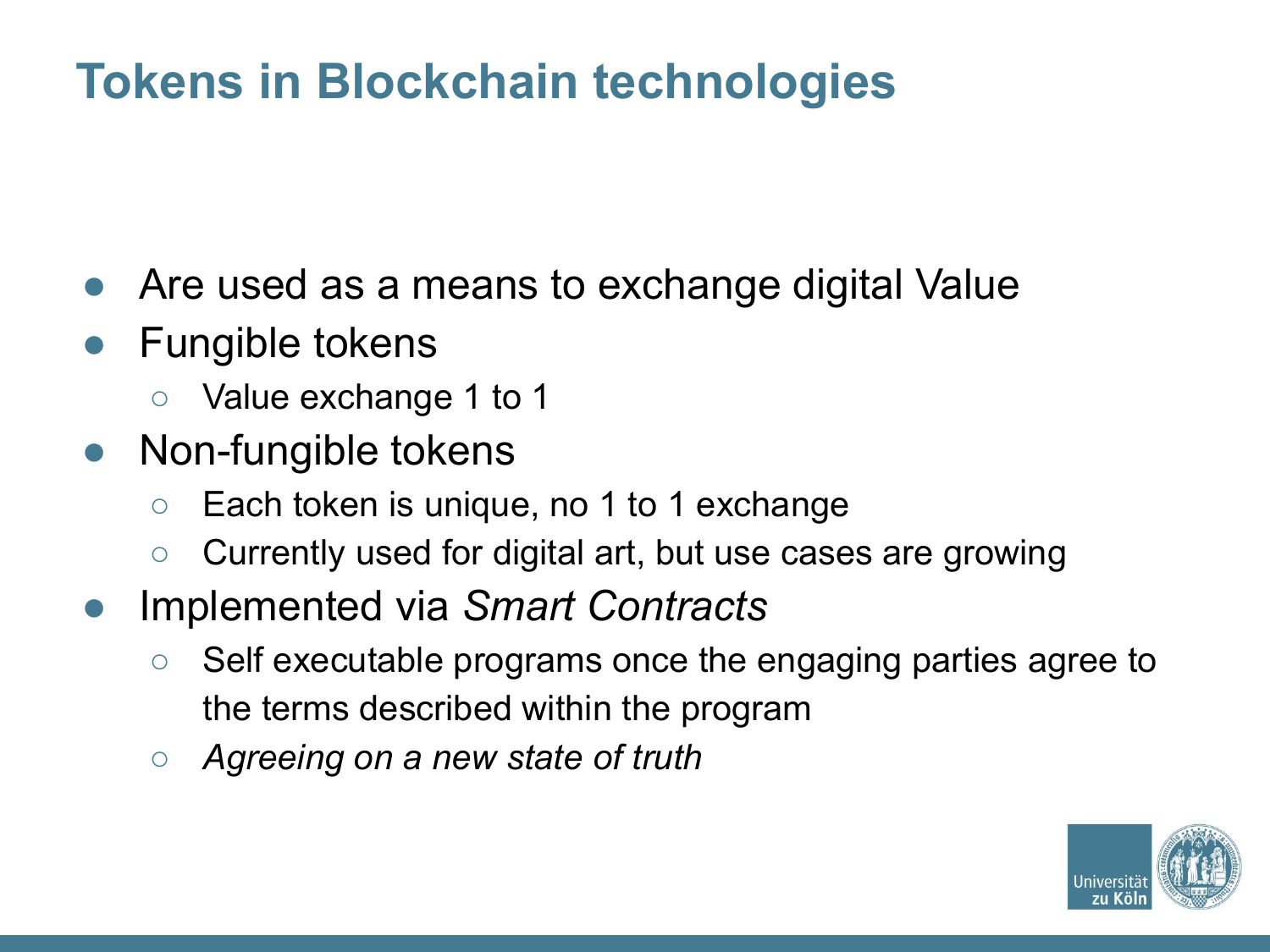## **The Restitution Committee Case study**

- Currently established restitution committees are established in Germany, France, UK, Austria and **Holland**
- Procedure for restitution is described within official decree, which *can* be changed
	- Changed made in 2001, 2008, 2012 and 2021
- Case study focuses on the Christine Koenigs Case

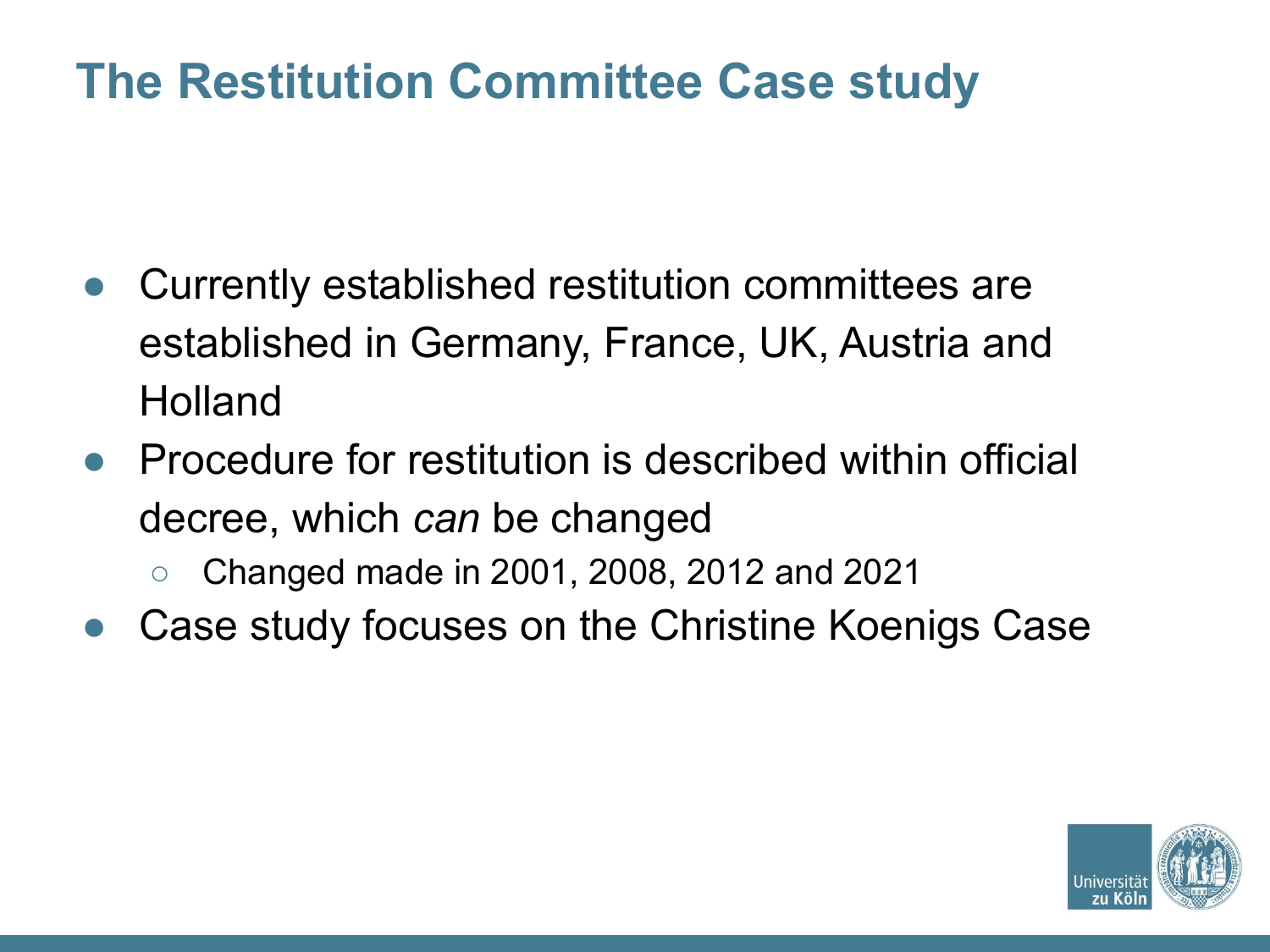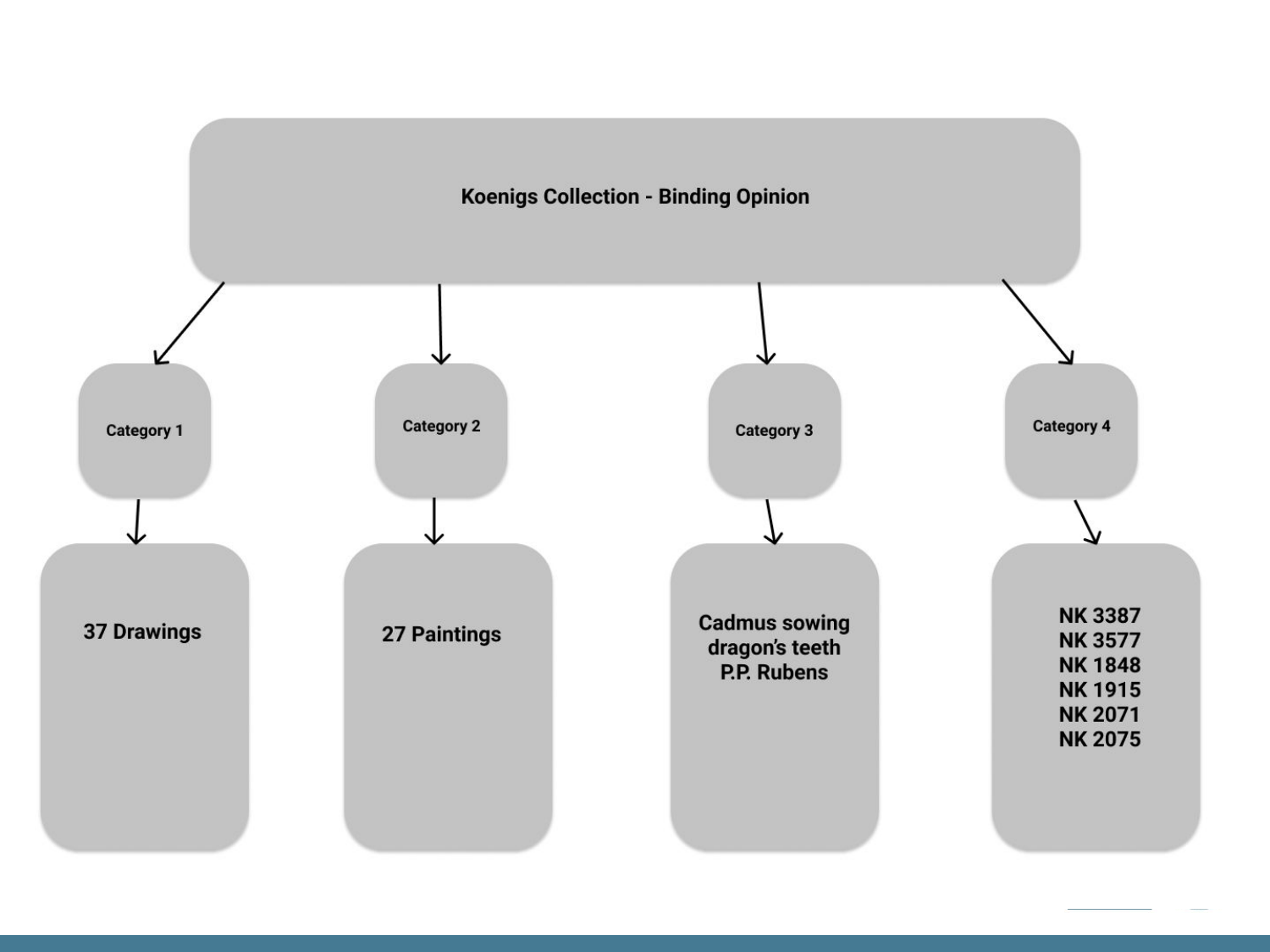knowless. <u>Incusta</u> thash append reformation (k (kalini)s desc. statuoli Tuat  $N<sub>K</sub>123$  $\sqrt{4\alpha t}$ event  $doscr$  $+$ cy+ 1016124 [NK13] Tricidas  $T_{\text{ext}}$  $des4.1$ **UIL 125** TES<sup>1</sup>. 2 who  $m$ TOKED when tx on-chain where tetate act that rost, who req. Claim Inministrial ownership cy ccept  $clain$ NK -an-chain 123 Ristory of Real append ravenance of  $1hash$ opinion  $3h-3h-2h-2$  $24 > 81$  idence Stored  $T_{\rm eff}$ **Construction Marian Marian Adam**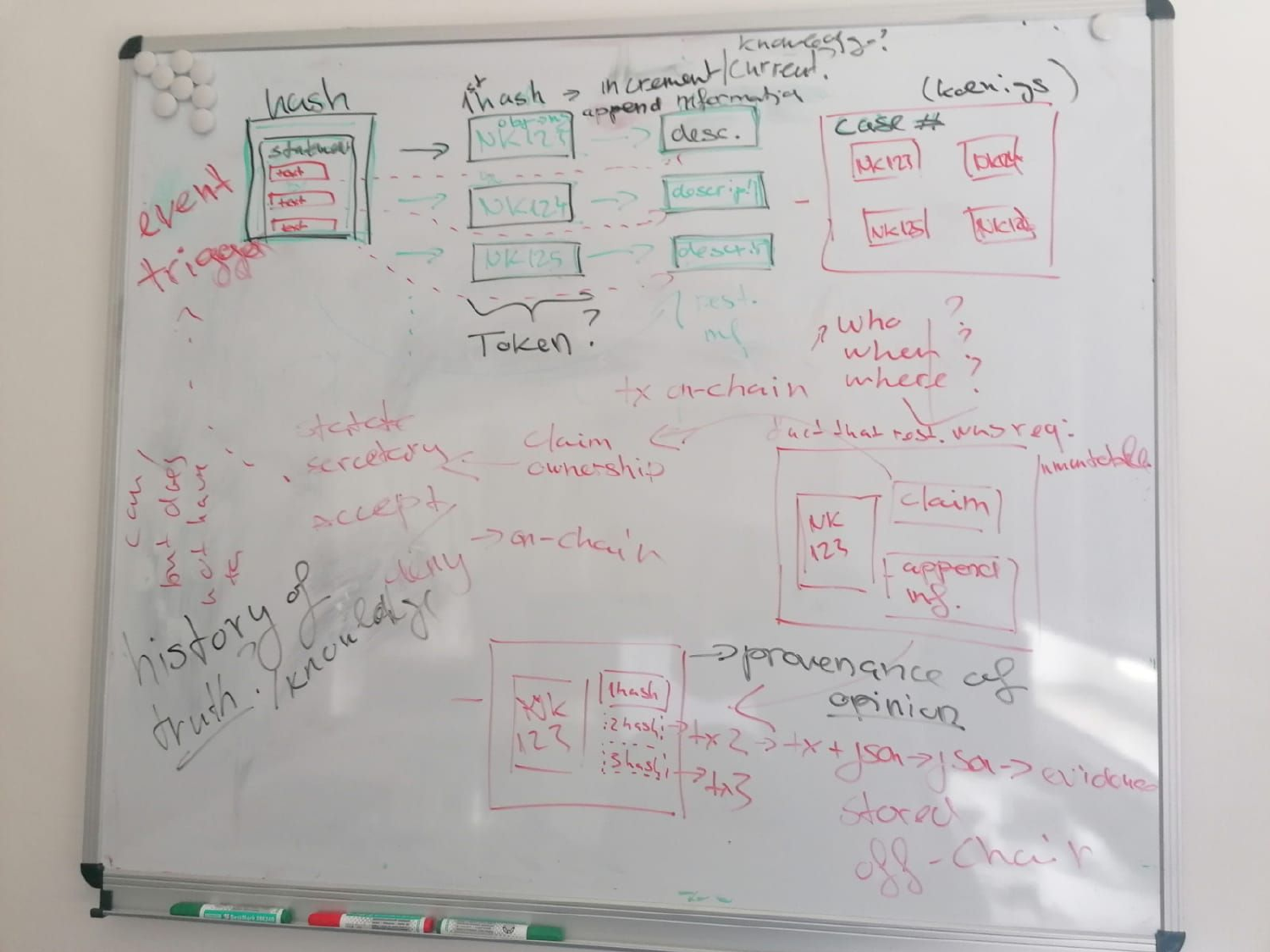#### **Possibilities**

- As additional layer for provenance tracking, enriching existing systems
- Tracking provenance of illicitly traded goods
- Fractionalised art as a means to document shared custodianship on displaced artifacts
	- E. g stolen or displaced artefacts